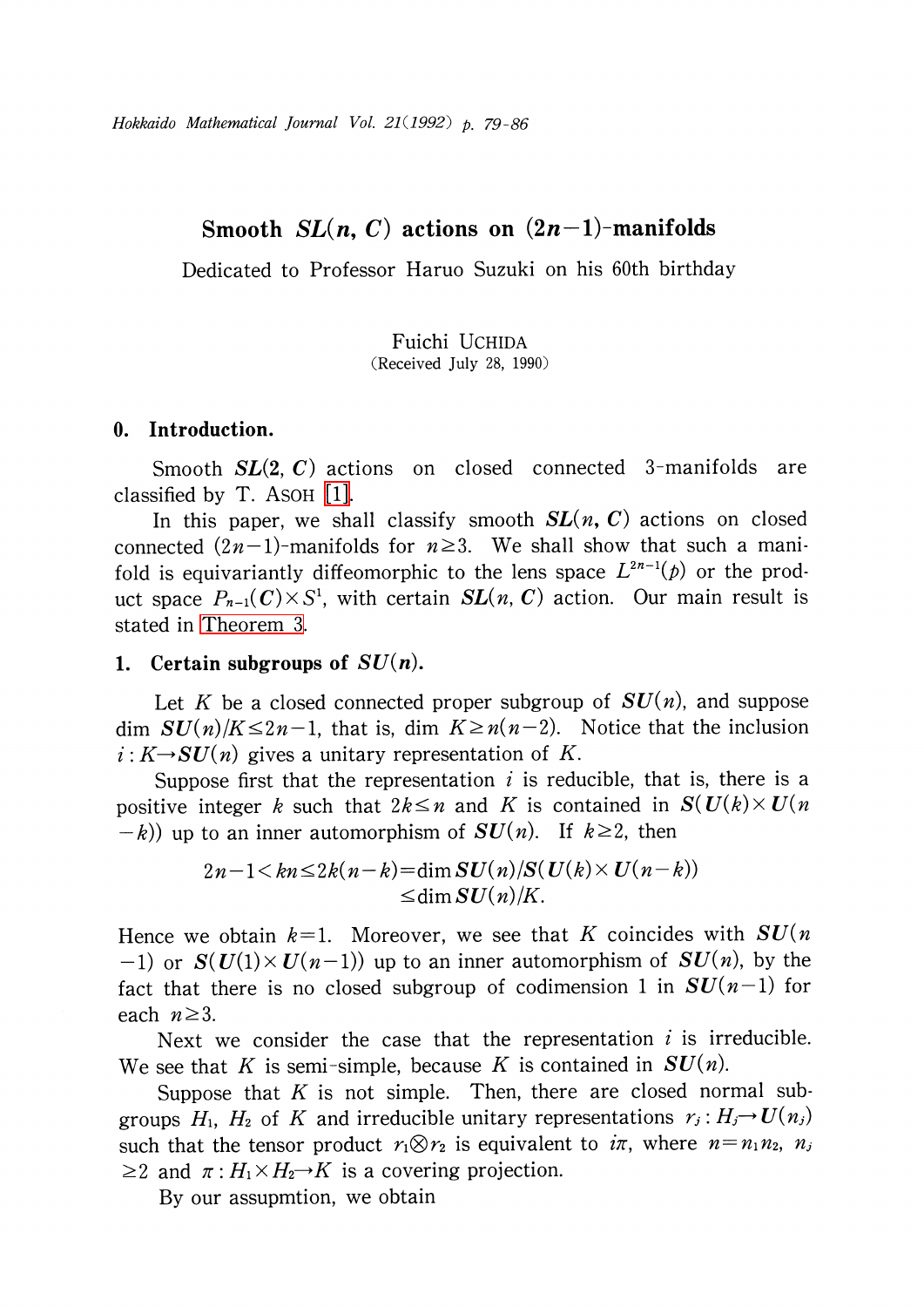$$
2n-1 \geq \dim SU(n)/K \geq n^2-(n_1^2+n_2^2)=(n_1^2-1)(n_2^2-1)-1,
$$

and hence

$$
(n_1-1)(n_2-1)\leq 2n_1n_2/(n_1+1)(n_2+1)<2.
$$

This is a contradiction to  $n_{j}\geq 2$ . Therefore K is simple.

Now we consider the case that K is a simple and semi-simple Lie group,  $i: K \rightarrow SU(n)$  is an irreducible representation and dim  $K \geq n(n-2)$ . Denote by  $m_{1}(K)$  (resp.  $m_{2}(K)$ ) the smallest (resp. the second smallest) degree of non-trivial irreducible unitary representation of the universal covering group  $K^{*}$  of K. We obtain the following table by Weyl's dimension formula.

| $K^*$                | dim K      | $m_1 = m_1(K)$ | $m_2 = m_2(K)$ |
|----------------------|------------|----------------|----------------|
| G <sub>2</sub>       | 14         |                |                |
| $F_{4}$              | 52         | 26             |                |
| $E_{\rm 6}$          | 78         | 27             |                |
| E <sub>7</sub>       | 133        | 56             |                |
| $E_{8}$              | 248        | 248            |                |
| $Spin(r), r \geq 7$  | $r(r-1)/2$ | $\gamma$       |                |
| $Sp(r)$ , $r \geq 1$ | $r(2r+1)$  | 2r             |                |
| $SU(r)$ , $r \geq 4$ | $r^2-1$    | $\gamma$       | $r(r-1)/2$     |
| SU(3)                |            | 3              |                |

REMARK.  $Spin(6) = SU(4)$ ,  $Spin(5) = Sp(2)$ ,  $Spin(3) = SU(2) = Sp(1)$ .

If K<sup>\*</sup> is an exceptional Lie group,  $Spin(r)$  ( $r\geq 7$ ) or  $Sp(r)$  ( $r\geq 3$ ), then  $m_{1}(m_{1}-2)$  also K. Therefore such a case does not happen. If  $K^{*}$  $SUS(SU(r)$  ( $r\geq 3$ ), then  $m_{2}(m_{2}-2)$ ) dim K. Therefore we obtain  $n=m_{1}=1$ r. This is a contradiction to the assumption  $K\ddot{=} SU(n)$ . Therefore, the possibilities remain only when  $K^{*}=Sp(r)$  (r=1,2). We see that K coincides with either  $SO(3)$  in  $SU(3)$  in  $Sp(2)$  in  $SU(4)$  up to an inner automorphism.

<span id="page-1-0"></span>Summing up the above argument, we obtain the following:

LEMMA 1. Suppose  $n \geq 3$ . Let K be a closed connected proper subgroup of  $SU(n)$  such that dim  $SU(n)/K \leq 2n-1$ . Then K coincides with standardly embedded one of the following :

$$
SU(n-1), S(U(1) \times U(n-1)), SO(3) (n=3) or Sp(2) (n=4),
$$

up to an inner automorphism of  $SU(n)$ .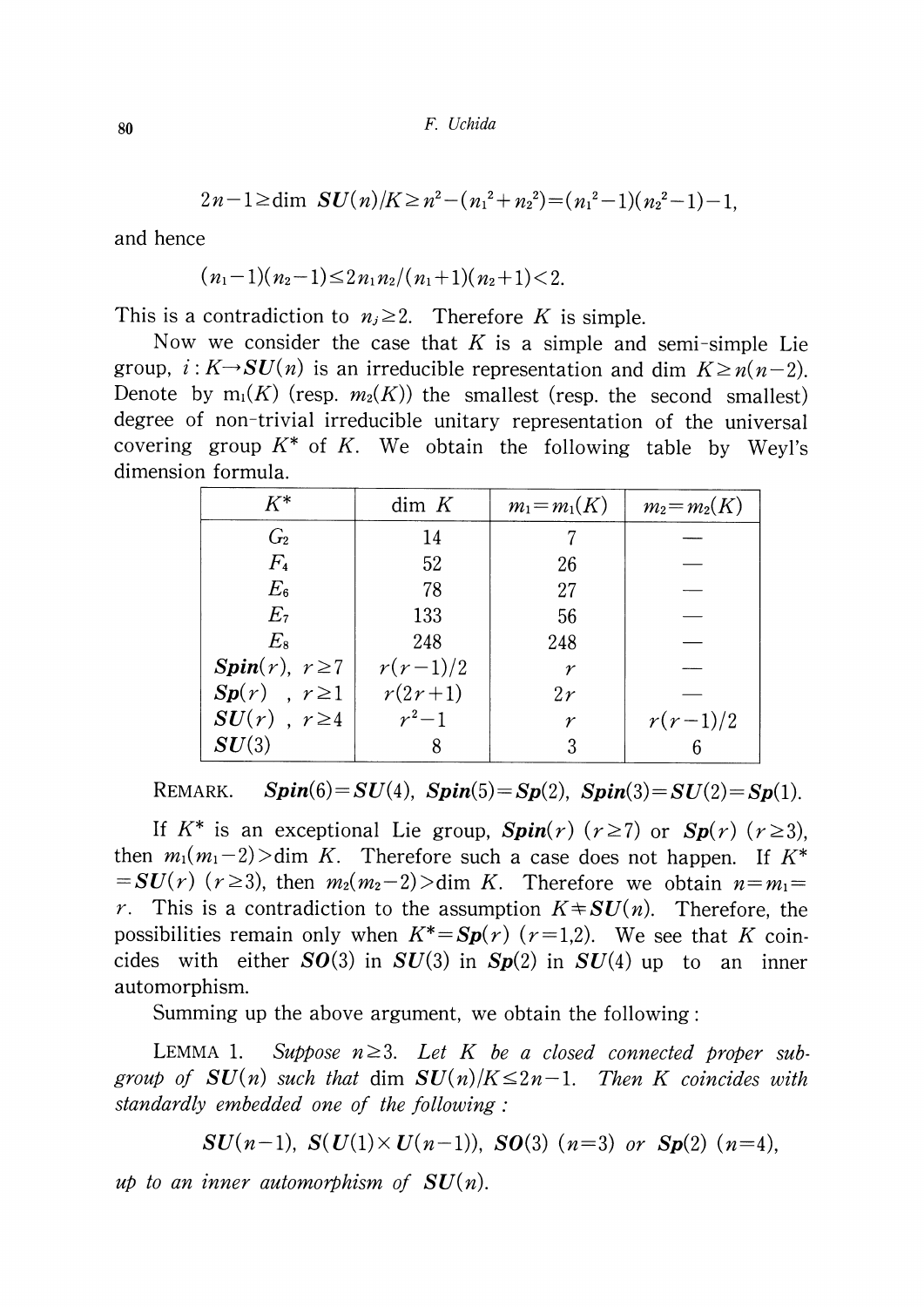### 2. Certian subgroups of  $SL(n, C)$

Let  $L(n)$ ,  $L^{*}(n)$ ,  $N(n)$  and  $N^{*}(n)$  denote the closed connected subgroups of  $SL(n, C)$  consisting of matrices in the form

$$
\left(\begin{array}{c|c}\n1 & \ast & \cdots & \ast \\
\hline\n0 & & \\
\vdots & & \ast \\
0 & & \\
\end{array}\right), \left(\begin{array}{c|c}\n1 & 0 & \cdots & 0 \\
\ast & & \\
\vdots & & \ast \\
\ast & & \\
\end{array}\right), \left(\begin{array}{c|c}\n\ast & \ast & \cdots & \ast \\
\hline\n0 & & \\
\vdots & & \ast \\
0 & & \\
\end{array}\right) \text{ and } \left(\begin{array}{c|c}\n\ast & 0 & \cdots & 0 \\
\ast & & \\
\vdots & & \ast \\
\ast & & \\
\end{array}\right)
$$

respectively.

LEMMA 2.1. Suppose  $n \geq 3$ . Let G be a closed connected proper subgroup of  $SL(n, C)$  such that G contains  $SU(n-1)$  and

dim  $SL(n, C)/G \leq 2n-1$ .

Then, either  $L(n) \subset G\subset N(n)$  or  $L^{*}(n) \subset G\subset N^{*}(n)$ .

PROOF. As usual, we regard  $M_{n}(C)$  with the bracket operation [A,  $B$ =AB-BA as the Lie algebra of  $GL(n, C)$ . Let  $\mathfrak{sl}(n, C)$  and  $\mathfrak{su}(n)$ denote the Lie subalgebras of  $M_{n}(C)$  corresponding to the subgroups  $SL(n, C)$  and  $SU(n)$  respectively. Then

> $\mathfrak{sl}(n,\mathbb{C}) = \{X \in M_{n}(\mathbb{C}) : \text{trace } X = 0\},\$  $\mathfrak{su}(n) = { X \in M_{n}(C) : X+X^{*}=0, \text{ trace } X=0}.$

Define certain real linear subspaces of  $\mathfrak{sl}(n, C)$  as follows:

$$
\mathfrak{sl}(n-1, C) = \{(a_{ij}) : a_{i1} = a_{1j} = 0, \text{ for each } i, j\},\n\n\mathfrak{su}(n-1) = \mathfrak{su}(n) \cap \mathfrak{sl}(n-1, C),\n\n\mathfrak{h}(n-1) = \{X \in \mathfrak{sl}(n-1, C) : X = X^*\},\n\n\mathfrak{a} = \{(a_{ij}) : a_{ij} = 0 \text{ for } i+1\},\n\n\mathfrak{a}^* = \{(a_{ij}) : a_{ij} = 0 \text{ for } j+1\},\n\n\mathfrak{b} = \{(a_{ij}) : a_{ij} = 0 \text{ for } i \neq j, a_{22} = a_{33} = \cdots = a_{nn}\}.
$$

Then

$$
\mathfrak{sl}(n, C) = \mathfrak{sl}(n-1, C) \oplus \mathfrak{a} \oplus \mathfrak{a}^* \oplus \mathfrak{b},
$$
  

$$
\mathfrak{sl}(n-1, C) = \mathfrak{su}(n-1) \oplus \mathfrak{h}(n-1)
$$

as direct sums of real vector spaces. We have

(i)  $[a, a^{*}]=\mathfrak{sl}(n-1, C)\oplus b.$ 

Let  $Ad: SL(n, C) \rightarrow GL(\mathfrak{sl}(n, C))$  be the adjoint representation defined by  $Ad(A)X = AXA^{-1}$  for  $A \in SL(n, C)$ ,  $X \in \mathfrak{sl}(n, C)$ . Then the linear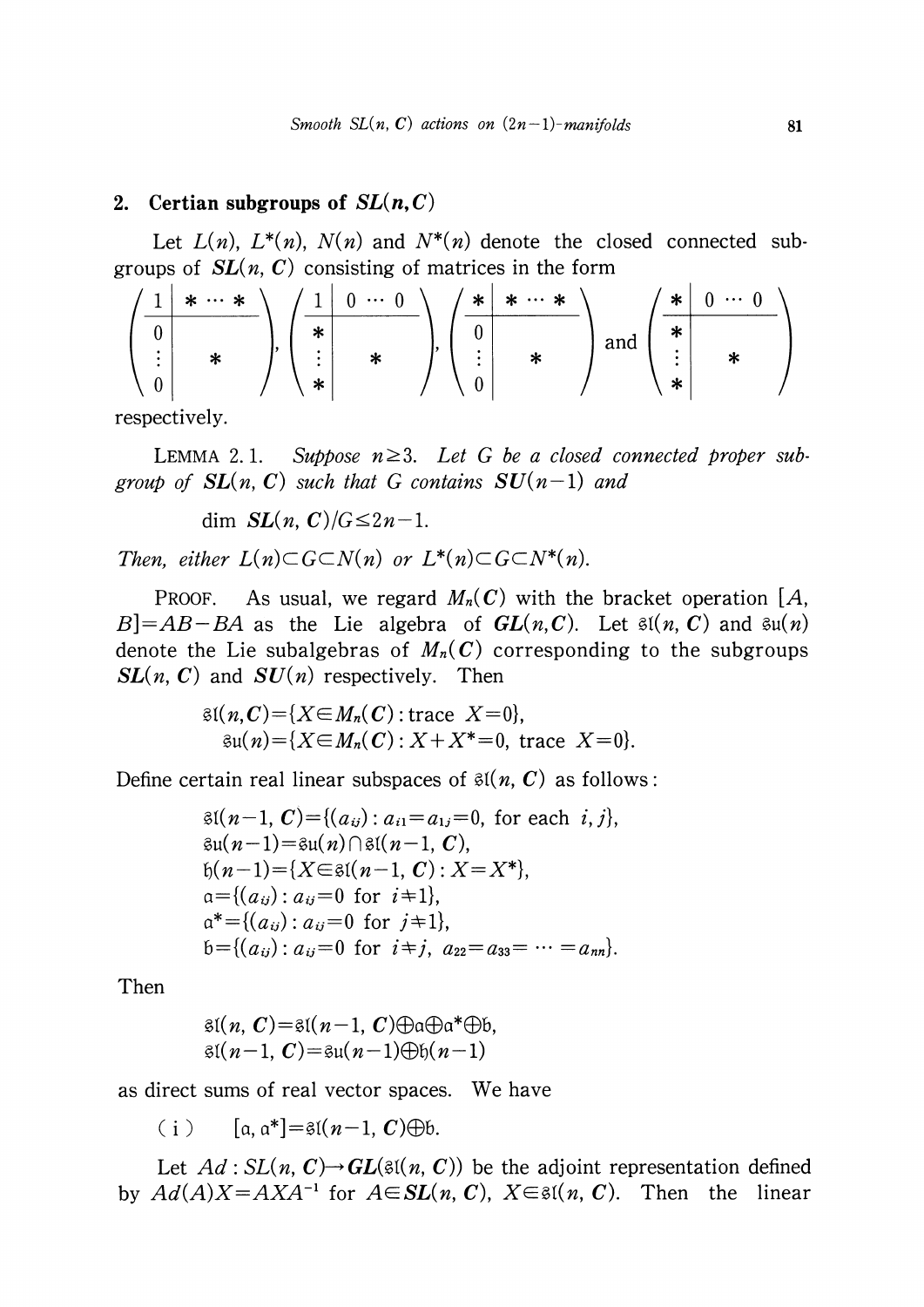subspaces  $\mathfrak{sl}(n{-}1,$   $\boldsymbol{C})$ , a, a\* and b are  $Ad(\boldsymbol{SL}(n{-}1,$   $\boldsymbol{C}))$  invariant, and the linear subspaces  $\mathfrak{su}(n-1)$  and  $\mathfrak{h}(n-1)$  are  $Ad(SU(n-1))$  invariant. Moreover, the linear subspaces  $\mathfrak{a},$   $\mathfrak{a}^{*}$  and  $\mathfrak{h}(n-1)$  are irreducible  $Ad(SU(n-1))$  spaces respectively.

Let  $\mathfrak{g}$  be the Lie subalgebra of  $\mathfrak{sl}(n, C)$  corresponding to G. Since G. contains  $SU(n-1)$ , g is  $Ad(SU(n-1))$  invariant, and

[\(ii\)](#page-5-0)  $\mathfrak{g}=\mathfrak{su}(n-1)\bigoplus(\mathfrak{g}\cap \mathfrak{h}(n-1))\bigoplus(\mathfrak{g}\cap(\mathfrak{a}\oplus \mathfrak{a}^{*}))\bigoplus(\mathfrak{g}\cap \mathfrak{b}).$ 

Here  $\mathfrak{g}\cap \mathfrak{h}(n-1)$   $=$   $\{0\}$  or  $\mathfrak{h}(n-1)$ , because  $\mathfrak{h}(n-1)$  is an irreducible  $Ad(SU(n-1))$  space. Notice that

[\(iii\)](#page-6-0)  $\mathfrak{q}\cap(\mathfrak{a}\oplus \mathfrak{a}^{*})\pm \mathfrak{a}\oplus \mathfrak{a}^{*}$ 

by (i) and the assumption  $\mathfrak{g}\neq \mathfrak{sl}(n, C)$ . Suppose  $\mathfrak{g}\cap \mathfrak{h}(n-1)=\{0\}$ . Then, by (i) and (ii), we obtain

 $\dim$  \$l $(n, \mathbf{C})-$ dim  $\mathfrak{g}\geq \dim \ \mathfrak{h}(n-1)+\dim \ \mathfrak{a}=n^{2}-2.$ 

But  $n^{2}-2>2n-1$  for each  $n\geq 3$ . This is a contradiction to the assumption dim  $SL(n, C)/G \leq 2n-1$ . Therefore, g contains  $\mathfrak{h}(n-1)$ , and hence g contains  $\mathfrak{sl}(n-1, \mathbf{C})$ , that is,  $G$  contains  $\boldsymbol{SL}(n-1, \mathbf{C})$ . Then  $\mathfrak{g}$  is  $Ad((SL(n-1, C))$  invariant.

Suppose  $n \geq 4$ . Then a and a\* are inequivalent as  $Ad(\mathbf{SL}(n-1, \, \boldsymbol{C}))$ spaces. Therefore, by  $(iii)$ , we see that

 $\mathfrak{g}=\mathfrak{sl}(n-1, \mathbf{\textit{C}})\oplus \mathfrak{a}\oplus (\mathfrak{g}\cap b)$  or  $\mathfrak{g}=\mathfrak{sl}(n-1, \mathbf{\textit{C}})\oplus \mathfrak{a}^{*}\oplus (\mathfrak{g}\cap b).$ 

Suppose  $n=3.$  Then a and a\* are equivalent as  $Ad(\boldsymbol{SL}(2, \boldsymbol{C}))$ spaces. Put

$$
f(u:v) = \left\{ \left( \begin{array}{c|c} 0 & v^t(PX) \\ \hline uX & 0 \end{array} \right) : X \in \mathbb{C}^2 \right\}
$$

for u,  $v\in C$  and  $P=\begin{pmatrix} 0 & 1 \ -1 & 0 \end{pmatrix}$ . We see that each  $Ad(SL(2, C))$  invariant proper subspace of  $\mathfrak{a}\oplus \mathfrak{a}^{*}$  coincides with certain  $f(u:v)$ . We have

$$
[f(u : v), f(u : v)] = b \text{ for } uv \neq 0,
$$
  
[b, f(u : v)] = f(u : -v).

Hence  $\mathfrak{g}\cap(a\oplus a^{*})=_{\alpha}$  or  $a^{*}$  for  $n=3$ .

Therefore, we see that

$$
L(n) \subset G \subset N(n)
$$
 or  $L^*(n) \subset G \subset N^*(n)$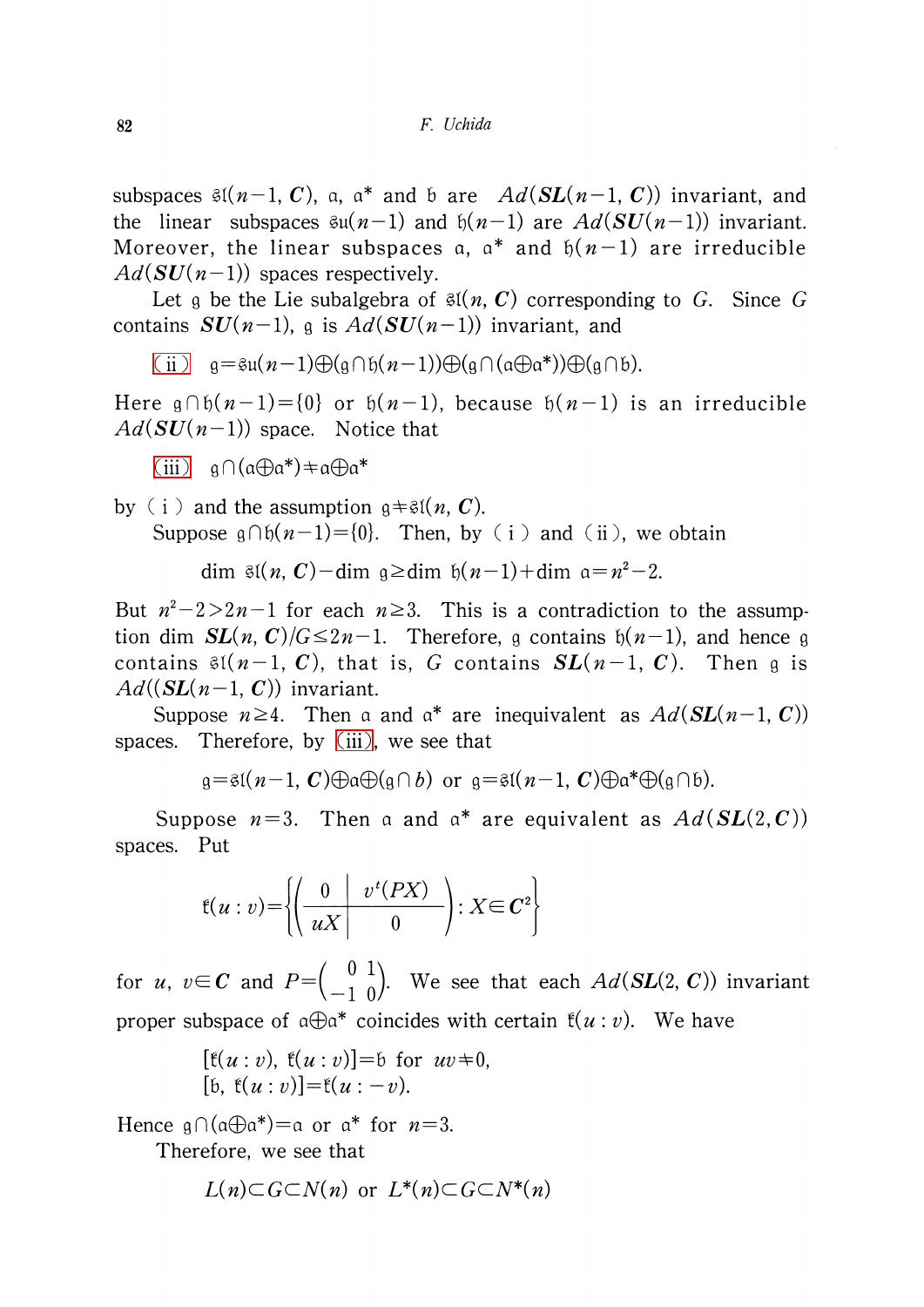## for each  $n \geq 3$ . q. e. d.

<span id="page-4-1"></span>LEMMA 2.2. (a) If G is a closed subgroup of  $SL(4, C)$  such that G contains  $Sp(2)$  and dim  $SL(4, C)/G \leq 7$ , then  $G = SL(4, C)$ .

(b) If G is a closed subgroup of  $SL(3, C)$  such that G contains  $SO(3)$ and dim  $SL(3, C)/G \leq 5$ , Then  $G = SL(3, C)$ .

PROOF. Decompose  $\mathfrak{sl}(4, C)$  (resp.  $\mathfrak{sl}(3, C)$ ) into four irreducible  $Ad(Sp(2))$  (resp.  $Ad(SO(3))$ ) spaces, and consider the bracket operation. Then we obtain the desired result. We omit the detail. q. e. d.

# 3.  $SL(n, C)$  actions on  $(2n-1)$ -manifolds.

Here we introduce two types of  $SL(n, C)$  actions on  $(2n-1)$ -manifolds. Denote by  $S^{2n-1}$  the unit sphere of  $C^{n}$ , and let  $L^{2n-1}(p)$  be the quotient space of  $S^{2n-1}$  by the equivalence relation:  $z \sim \lambda z$  for  $z \in S^{2n-1}$  and  $\lambda^{p}=1$ , where p is a positive integer. Denote by [z] the equivalence class of  $z \! \in \! S^{2n-1}$ . For each real number  $c$ , define  $\Phi_{c},$   $\Phi_{c}^{*}$  :  $\boldsymbol{SL}(n,$   $\boldsymbol{C})\times$  $L^{2n-1}(p) \rightarrow L^{2n-1}(p)$  by

$$
\Phi_c(A,[z]) = [\exp((ic-1) \log \|Az\|)Az], \ \Phi_c^*(A,[z]) = \Phi_c(A^{*-1}, [z])
$$

for  $A{\in} \mathbf{SL}(n,\mathbf{C}),$   $[z]{\in}L^{2n-1}(p),$  where  $i{=}\sqrt{-1}.$  Then we see that  $\Phi_{c}$  and  $\Phi_{c}^{*}$  are smooth  $SL(n, C)$  actions on  $L^{2n-1}(p)$ .

Let  $P_{n-1}(C)$  be the projective space as the quotient space of  $C^{n}-\{0\}$ by the equivalence relation:  $z \sim \lambda z$  for  $z \in C^{n}-\{0\}$  and a non-zero complex number  $\lambda$ . Denote by [ $z$ ] the equivalence class of  $z\!\in\! \boldsymbol{C}^{n}\!-\!\{0\}$ . Let  $\phi:\boldsymbol{R}$  $\times \, S^{1} {\rightarrow} S^{1}$  be a smooth  $\bm{R}$  action on  $\bm{S}^{1}$ , and define  $\Psi_{\phi}, \; \Psi_{\phi}^{*}:$   $SL(n, \;C) \times$  $P_{n-1}(C)\times S^{1}\rightarrow P_{n-1}(C)\times S^{1}$  by

$$
\Psi_{\phi}(A, ([z], x)) = ([Az], \phi(\log(\|z\|^{-1} \|Az\|), x)),
$$
  

$$
\Psi_{\phi}^{*}(A, ([z], x)) = \Psi_{\phi}(A^{*-1}, ([z], x))
$$

for  $A\!\!\in\!\mathbf{SL}(n,\,\mathbf{C}),\ [z]\!\!\in\!\!P_{n-1}(\mathbf{C})$  and  $x\!\!\in\!\mathbf{S}^{1}.$  Then we see that  $\Psi_{\pmb{\varphi}}$  and  $\Psi_{\phi}^{*}$  are smooth  $SL(n, C)$  actions on  $P_{n-1}(C)\times S^{1}$ .

<span id="page-4-0"></span>THEOREM 3. Suppose  $n \geq 3$ . Then any non-trivial smooth  $SL(n, C)$ action on a closed connected  $(2n-1)$ -manifold is equivariantly diffeomorphic to  $\Phi_{c}, \Phi_{c}^{*}, \Psi_{\phi}$  or  $\Psi_{\phi}^{*}$ .

PROOF. Let  $\Phi : SL(n, C) \times M \rightarrow M$  be a smooth  $SL(n, C)$  action on a closed connected  $(2n-1)$ -manifold M, and denote by  $\Phi_0$  its restricted  $SU(n)$  action. Denote by  $SL(n, C)_{x}$  (resp.  $SU(n)_{x}$ ) the isotropy group at  $x{\in}M$  with respect to the action  $\Phi(\text{resp. } \Phi_{0}).$  Then we see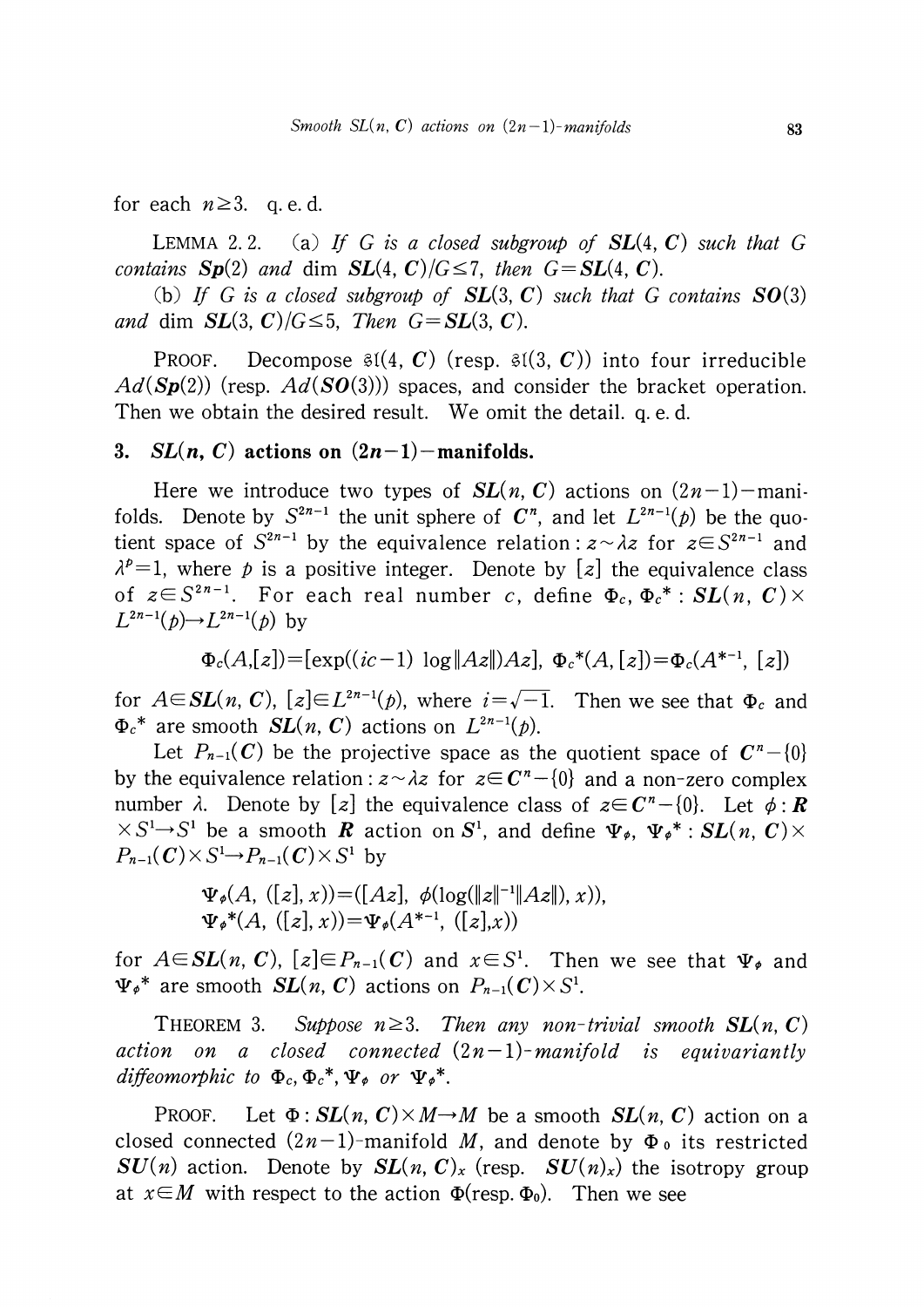(i)  $SU(n)_{x}=SL(n, C)_{x}\cap SU(n)$ .

If the identity component of  $SU(n)_{x}$  is conjugate to  $SO(3)$  (n=3) or  $Sp(2)$   $(n=4)$ , then  $SL(n, C)_{x}=SL(n, C)$  by [Lemma](#page-4-1) 2.2. This is a contradiction to  $(i)$ .

Therefore, by [Lemma](#page-1-0) 1, we see that the identity component of  $SU(n)_{\chi}$  is conjugate to  $SU(n-1)$ ,  $S(U(1)\times U(n-1))$  or  $SU(n)$  for each  $x \in M$ .

**3.1.** Suppose first that the identity component of  $SU(n)_{\chi}$  is conjugate to  $SU(n-1)$  for some  $x\in M$ . Then the action  $\Phi_{0}$  is transitive, and we see that the  $SU(n)$  manifold M is equivariantly diffeomorphic to  $L^{2n-1}(p)$  with the natural  $SU(n)$  action given by  $[z] \rightarrow [Kz]$  for  $K\in$  $SU(n)$ , where p is the number of connected components of  $SU(n)_{x}$ . In the following, we can assume that  $M=L^{2n-1}(p)$  and the action  $\Phi$  satisfies the condition:

<span id="page-5-0"></span>(ii) 
$$
\Phi(K, [z]) = [Kz] : K \in SU(n), [z] \in L^{2n-1}(p)
$$
.

Then  $F(SU(n-1))=[[we_{1}]$ :  $w\in U(1)\}$ , where  $e_{1}=^{t}(1,0, \cdots, 0)\in \mathbb{C}^{n}$ , and  $F(H)$  denotes the fixed point set of the restricted H action on M. By Lemma 2. 1, we obtain

$$
F(L(n)) \cup F(L^*(n)) = F(SU(n-1)).
$$

Since  $F(L(n))\cap F(L^{*}(n))=F(SL(n, C))$ , we can show that  $F(L(n))$  and  $F(L^{*}(n))$  are disjoint, from the condition (ii). Then we obtain

$$
F(SU(n-1))=F(L(n))
$$
 or  $F(SU(n-1))=F(L^*(n)),$ 

because  $F(SU(n-1))$  is connected.

Now we assume  $F(SU(n-1))=F(L(n))$ . Since  $F(L(n))$  is  $N(n)$ invariant, the  $\;$  action  $\Phi$  induces  $\;$  naturally  $\;$  a  $\;{\cal C}^{\times}$   $\;$  action  $\;$   $\in$  on  $\;F(L(n))$ given by

$$
\Phi(T, [z]) = \xi(t_{11}, [z]) \text{ for } T = (t_{ij}) \in N(n).
$$

Here  $C^{\times}$  denotes the multiplicative group of non-zero complex numbers. By the condition (ii), we see that the  $C^{\times}$  action  $\xi$  satisfies

$$
\xi(u, [z]) = [uz]
$$
 for  $u \in U(1), [z] \in F(L(n))$ .

On the other hand, we obtain a smooth mapping  $f: \mathbb{R} \rightarrow U(1)$  determined by  $\xi(e^{t}, [e_{1}])=[f(t)e_{1}]$ , and we see that f is a homomorphism. Hence, there exists a real number c such that  $f(t)=\exp(ict)$ . Therefore,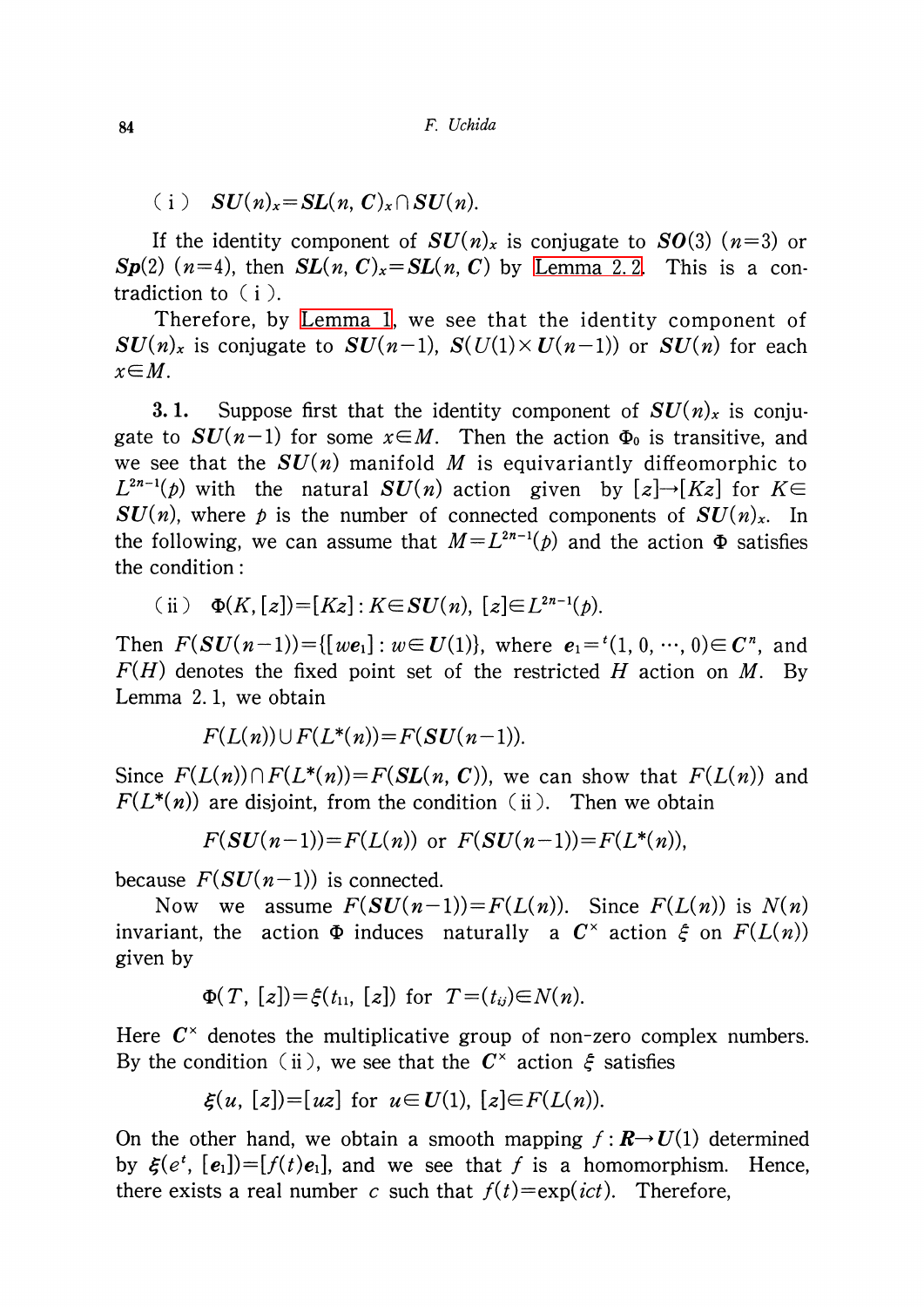$\xi(u, [z])=[\exp((ic-1)\log|u|)uz]$ 

for  $u\in C^{\times}$ ,  $[z]\in F(L(n))$ . Since  $Te_{1}=t_{11}e_{1}$  for  $T=(t_{ij})\in N(n)$ , we obtain (iii)  $\Phi(T,[z])=[\exp((ic-1)\log|Tz|)Tz]$ 

<span id="page-6-0"></span>for  $T\!\in\! N(n)$ ,  $[z]\!\!\in\! F(L(n))$ . Consequently, by the conditions (ii) and [\(iii\),](#page-6-0) we obtain  $\Phi=\Phi_{c}$ , because there is a decomposition  $A=KT$  :  $K\in$  $SU(n)$  and  $T\in N(n)$  for each  $A\in SL(n, C)$ , and the restricted  $SU(n)$ action  $\Phi_{0}$  on  $L^{2n-1}(p)$  is transitive. Similarly, we obtain  $\Phi{=}\Phi_{c}^{*}$ , for the case  $F(SU(n-1))=F(L^{*}(n))$ .

**3. 2.** Suppose next that the identity component of  $SU(n)_{x}$  is conjugate to  $S(U(1)\times U(n-1))$  or  $SU(n)$  for each  $x\in M$ . Then the action  $\Phi_{0}$ has codimension one principal orbits. If  $\Phi_{0}$  has a nonprincipal orbit, then it is a fixed point. Considering the slice representation at the fixed point, we see that  $\Phi_0$  has no nonprincipal orbit, because  $P_{n-1}(C)$  is not homeomorphic to the  $(2n-2)$ -sphere. Then we see that the  $SU(n)$  manifold M is equivariantly diffeomorphic to  $P_{n-1}(C)\times S^{1}$ , where  $SU(n)$  acts on  $P_{n-1}(C)$  by  $[z] \rightarrow [Kz]$  for  $K{\in}SU(n)$  and trivially on  $S^{1}.$  In the following, we can assume that  $M=P_{n-1}(C)\times S^{1}$  and the action  $\Phi$  satisfies

<span id="page-6-1"></span>(iv) 
$$
\Phi(K, ([z], x)) = ([Kz], x)
$$

for  $K{\in}\boldsymbol{S} U(n)$ ,  $[z]{\in} P_{n-1}(\boldsymbol{C})$  and  $x{\in} S^{1}.$  Then

$$
F(SU(n-1))=[e_1]\times S^1,
$$

and  $F(SU(n-1))=F(L(n))$  or  $F(SU(n-1))=F(L^{*}(n))$  as above. Now we assume  $F(SU(n-1))=F(L(n))$ . Then the action  $\Phi$  induces naturally a  $\mathcal{C}^{\times}$  action  $\xi$  on  $S^{1}$  given by

$$
\Phi(T, ([e_1], x)) = ([e_1], \xi(t_{11}, x))
$$

for  $T=(t_{ii})\in N(n)$ . If  $T\in N(n)\cap SU(n)$ , then each point of  $F(SU(n))$  $(-1)$ ) leaves fixed by T under the action  $\Phi$ . Therefore, the  $C^{\times}$  action  $\xi$ satisfies  $\xi(u, x)=x$  for  $|u|=1$ . On the other hand, we obtain a smooth R action  $\phi : \boldsymbol{R}\times S^{1}\!\!\rightarrow\! S^{1}$  given by  $\phi(t, x){=}\xi(e^{t}, x).$  Then we see that

$$
(v) \Phi(T, ([e_1], x)) = ([e_1], \phi(\log ||Te_1||, x))
$$

for  $T\in N(n)$  and  $x\in S^{1}$ . Consequently, by the conditions [\(iv\)](#page-6-1) and (v), we obtain  $\Phi{=}\Psi_{\phi}$ , because the  $SU(n)$  action on  $P_{n-1}(C)$  is transitive. Similarly we obtain  $\Phi{=}\Psi_{\phi}^{*}$ , for the case  $F(\boldsymbol{SU}(n-1))\!=\!F(L^{*}(n))$ .

This completes the proof of [Theorem](#page-4-0) 3. Similar argument is used in [\[2\].](#page-7-1)